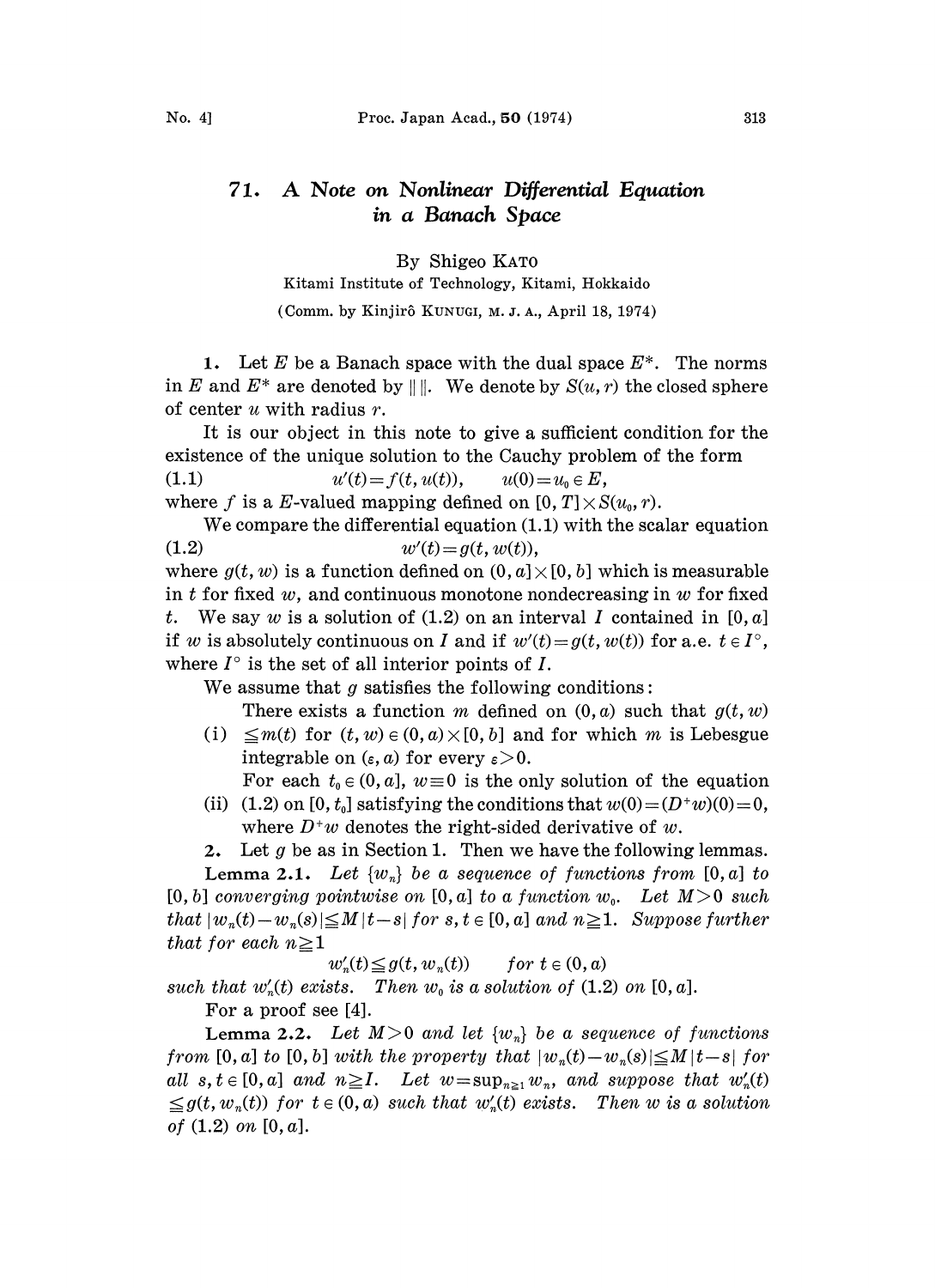For a proof see [2].

Lemma 2.3. Let w be an absolutely continuous function from  $[0, a]$  to  $[0, b]$  such that  $w(0) = (D^*w)(0) = 0$  and  $w'(t) \leq g(t, w(t))$  for  $t \in (0, a)$  such that w'(t) exists. Then  $w \equiv 0$  on  $[0, a]$ .

The proof of this lemma is quite similar to that of Theorem 2.2 in [1] and is omitted.

3. For each u in E let  $F(u)$  denote the set of all  $x^*$  in  $E^*$  such that  $(u, x^*) = ||u||^2 = ||x^*||^2$ , where  $(u, x^*)$  denotes the value of  $x^*$  at  $u$ .

Theorem. Let  $f$  be a strongly continuous mapping of  $[0, T]$  $\times S(u_0, r)$  into E such that

(3.1) 2 Re  $(f(t, u) - f(t, v), x^*) \leq g(t, \|u - v\|^2)$ 

for  $(t, u)$ ,  $(t, v) \in (0, T] \times S(u_0, r)$  and for some  $x^* \in F(u-v)$ , where g satisfies the conditions in Section 1 with  $a = T$  and  $b = Max$  {4r, 8rMT}. Then (1.1) has a unique strongly continuously differentiable solution u defined on some interval  $[0, T_0]$ .

**Proof.** Since f is strongly continuous on  $[0, T] \times S(u_0, r)$  there exist constants  $0 \le r_0 \le r$ ,  $0 \le T_1 \le T$  and  $M>0$  such that  $|| f(t, u)|| \le M$  for  $(t, u) \in [0, T_1] \times S(u_0, r_0)$ . Let  $T_0 = \text{Min} \{r_0/M, T_1\}$  and let n be a positive integer. We set  $t_0^n=0$ , and  $u_n(t_0^n)=u_0$ . Inductively, for each positive integer *i*, define  $\delta_i^n$ ,  $t_i^n$ ,  $u_n(t_i^n)$  as follows:

$$
(3.2) \t\t\t\t\delta_i^n \geq 0, \t\t t_{i-1}^n + \delta_i^n \leq T_0.
$$

If

$$
(3.3) \t\t\t ||v - u_n(t_{i-1}^n)|| \leq M\delta_i^n \text{ and } |t - t_{i-1}^n| \leq \delta_i^n,
$$

then  $|| f(t, v) - f(t_{i-1}^n, u_n(t_{i-1}^n)|| \leq 1/n$ .

(3.4) Un(tn- ) Uo to,

and  $\delta_i^n$  is the largest number such that (3.2) to (3.4) hold. Define  $t_i^n$  $=t_{i-1}^n+\delta_i^n$  and define for each  $t \in [t_{i-1}^n, t_i^n]$ 

(3.5) 
$$
u_n(t) = u_n(t_{i-1}^n) + \int_{t_{i-1}^n}^t f(s, u_n(t_{i-1}^n)) ds.
$$

Then we have

(3.6)  $||u_n(t)-u_n(s)|| \leq M |t-s|, ||u_n(t)-u_0|| \leq r_0$  for  $s, t \in [0, T_0],$ and  $t_N^n = T_0$  for some positive integer  $N = N(n)$ . For some detail see [6] and [3].

Let  $w_{m,n}(t)=||u_m(t)-u_n(t)||^2$  for  $m>n\geq 1$  and  $t\in[0,T_0]$ . Obviously  $w_{m,n}(0)=0$ , and  $|w_{m,n}(t)-w_{m,n}(s)| \leq 8r_0M|t-s|$  for  $s, t \in [0, T_0]$ . For each  $t \in (0, T_0)$  there exist positive integers i and j such that  $t \in (t_{i-1}^m, t_i^m)$  and  $t \in (t_{i-1}^n, t_i^n)$ . By Lemma 1.3 in [5] and (3.5) we have

(3.7)   
\n
$$
w'_{mn}(t) = 2 \text{ Re } (u'_m(t) - u'_n(t), x^*_{mn}(t))
$$
\n
$$
= 2 \text{ Re } (f(t, u_m(t^m_{j-1})) - f(t, u_n(t^n_{i-1})), x^*_{mn}(t))
$$
\n
$$
\leq g(t, w_{mn}(t)) + 2(1/m + 1/n) ||u_m(t) - u_n(t)||
$$
\n
$$
\leq g(t, w_{mn}(t)) + 8r_0/n
$$

for a.e.  $t \in (0, T_0)$  and for some  $x_{mn}^*(t) \in F(u_n(t)-u_n(t))$ . Let  $w_n(t) = \sup_{m>n} w_{mn}(t)$  for  $t \in [0, T_0]$ . Then obviously  $w_n(0) = 0$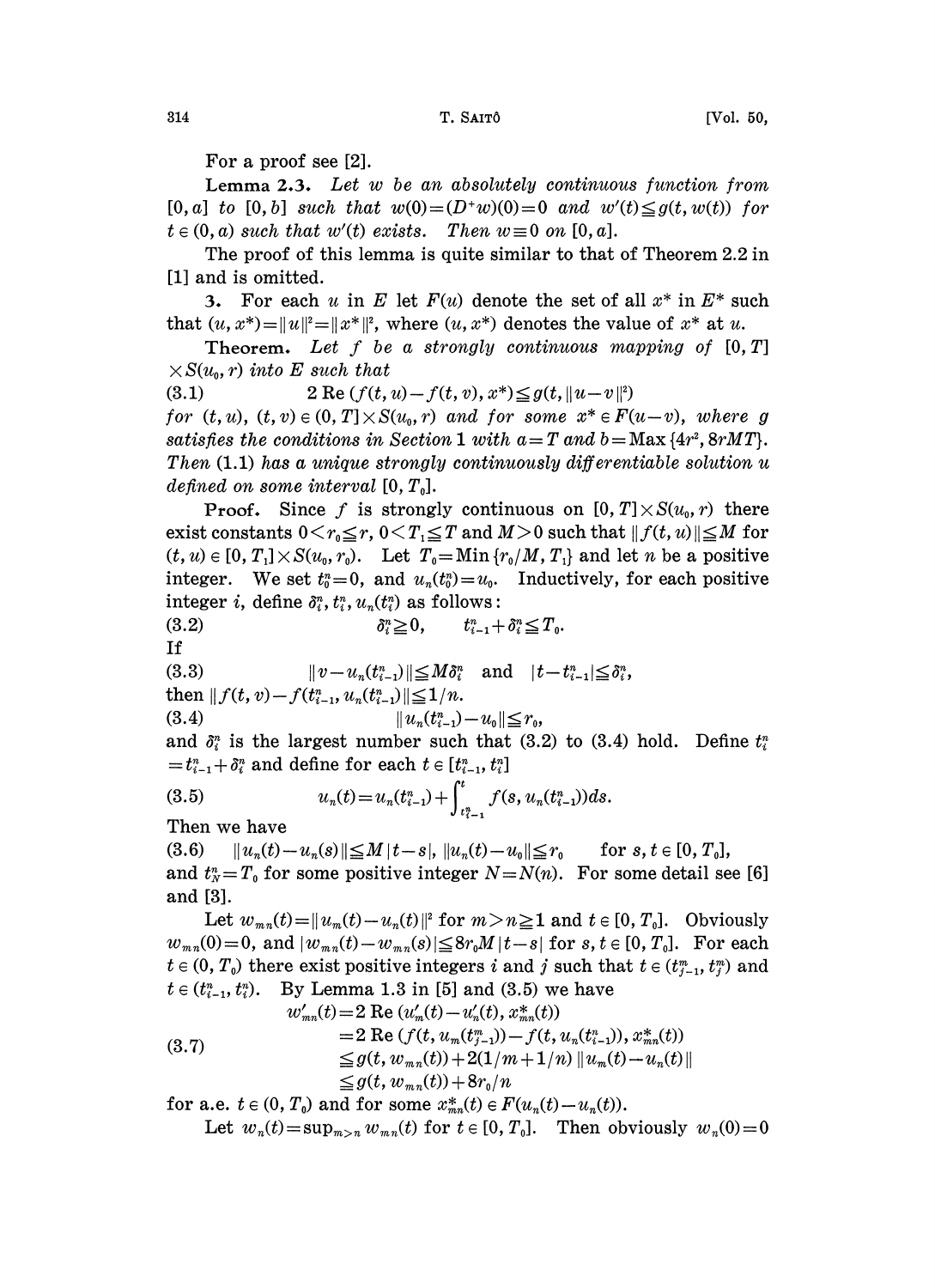for  $n \geq 1$ . By Lemma 2.2 and (3.7) we have (3.8)  $|w_n(t)-w_n(s)| \leq 8r_0M |t-s|$  for  $s, t \in [0, T_0],$ and (3.9)  $w'_n(t) = g(t, w_n(t)) + 8r_0/n$  for a.e.  $t \in (0, T_0)$ . On the other hand,  $0 \leq w_n(t) \leq w_n(0) + 8r_0Mt \leq 8r_0MT_0$  for  $n \geq 1$  and  $t \in [0, T_0]$ . Thus the sequence  $\{w_n\}$  is equicontinuous and uniformly

bounded, and hence it has a subsequence  $\{w_{nj}\}$  converging uniformly on [0,  $T_0$ ] to a function w, and obviously  $w(0)=0$ . It follows from (3.9) and Lemma 2.1 that  $w'(t) = g(t, w(t))$  for a.e.  $t \in (0, T_0)$ .

We shall next show that  $(D^+ w)(0) = 0$ . Since f is continuous at  $(0, u_0)$ , given  $\varepsilon > 0$  we can find  $\delta > 0$  such that  $|| f(t, u) - f(0, u_0)|| < \varepsilon$  whenever  $0 \le t \le \delta$  and  $||u-u_0|| \le \delta$ . Let  $\delta_0 = \text{Min} \{\delta, \delta/M\}$ . Then, by (3.6),  $||u_n(t) - u_0|| \leq \delta_0$  for all n and  $t \in [0, \delta_0]$ , and therefore  $|| f(t, u_m(t))||$  $-f(t, u_n(t))$   $\leq$  2 $\varepsilon$  whenever  $m>n\geq 1$  and  $t\in [0, \delta_0]$ . By (3.3) and (3.7) we have

$$
w'_{mn}(t) = 2 \text{ Re } (f(t, u_m(t_{j-1}^m)) - f(t, u_n(t_{i-1}^n)), x_{mn}^*(t))
$$
  
\n
$$
\leq 4r_0 \| f(t, u_m(t_{j-1}^m)) - f(t, u_n(t_{i-1}^n)) \| \leq 8r_0(\varepsilon + 1/n)
$$

for a.e. 
$$
t \in (0, \delta_0)
$$
,

and hence, by integrating the above inequality, we have

$$
0 \leq w_{m,n}(t) \leq 8r_0(\varepsilon + 1/n)t,
$$

 $0 \le w_{m,n}(t) \le 8r_0(\varepsilon+1/n)t$ ,<br>whence  $(D^+w)(0) = 0$ . From Lemma 2.3, we deduce now that  $w \equiv 0$ , whence  $(D^+w)(0) = 0$ . From Lemma 2.3, we deduce now that  $w \equiv 0$ ,<br>and this implies that the sequence  $\{u_n\}$  is uniformly convergent on  $[0, T_0]$ . The limit of this sequence satisfies

$$
u(t) = u_0 + \int_0^t f(s, u(s))ds \quad \text{for } t \in [0, T_0]
$$

(see [3]). Consequently u is a strongly continuously differentiable solution of  $(1.1)$  on  $[0, T_0]$ .

Let  $v$  be another strongly continuously differentiable solution of (1.1) on [0,  $T_0$ ]. Let  $z(t) = ||u(t)-v(t)||^2$ . Then obviously  $z(0) = 0$ , and  $z'(t) = 2 \text{ Re } (f(t, u(t)) - f(t, v(t)), x^*(t)) \leq g(t, z(t))$ 

for a.e.  $t \in (0, T_0)$  and for some  $x^*(t) \in F(u(t)-v(t))$ . The fact  $(D^*z)(0)$  $=0$  follows from  $0 \le z(t)/t=t[(u(t)-v(t))/t]^2 \to 0$  as  $t \downarrow 0$ . Therefore by Lemma 2.3  $z \equiv 0$ , and the proof is complete.

## References

- [1] E. Coddington and N. Levinson: Theory of Ordinary Differential Equations. New York (1955).
- <sup>2</sup> T.M. Flett: Some applications of Zygmunds lemma to nonlinear differential equations in Banach and Hilbert spaces. Studia Math. Tom XLIV (1972).
- [3] S. Kato: On nonlinear differential equations in Banach spaces (to appear).
- [4] ---: Some remarks on nonlinear differential equations in a Banach space (to appear).